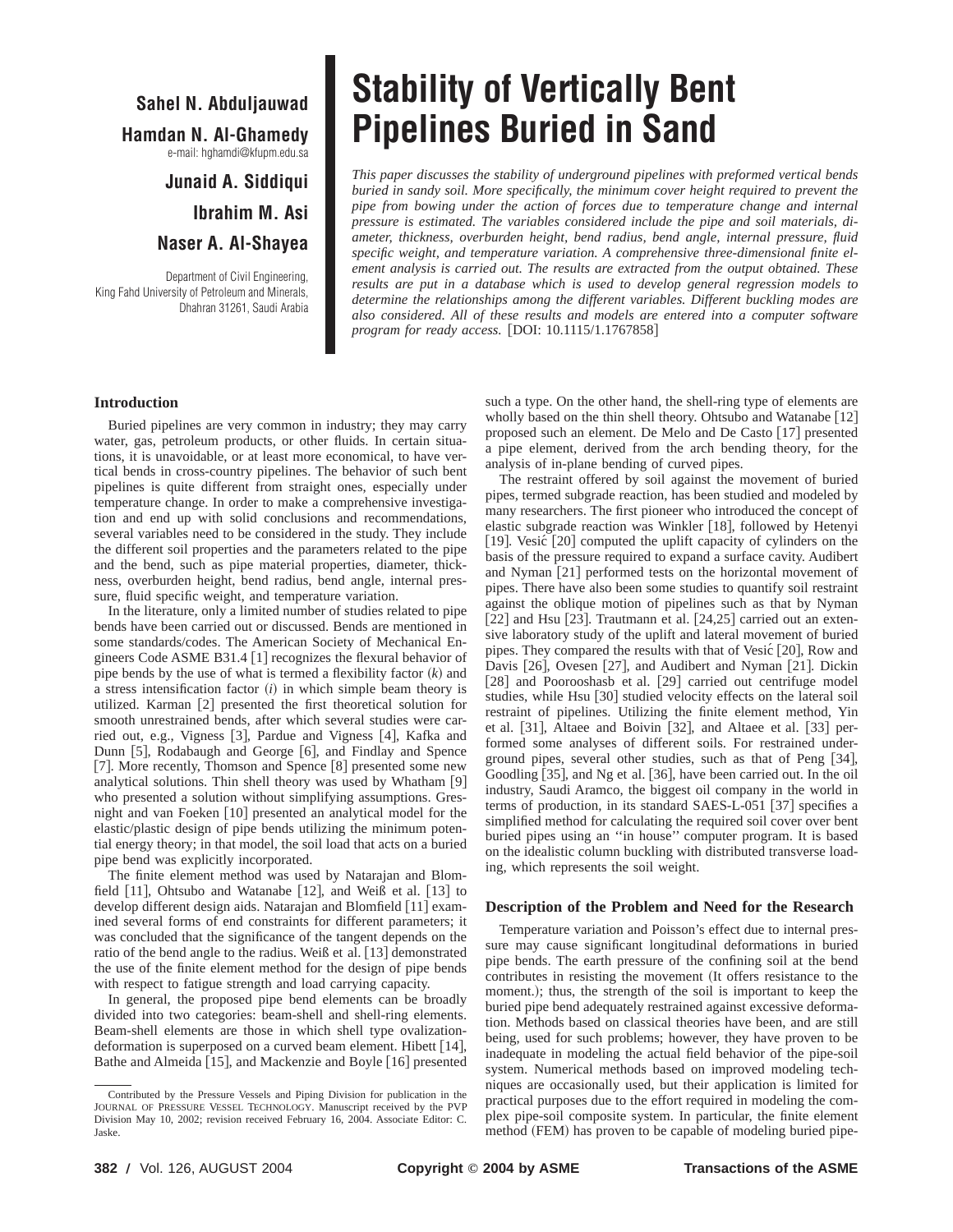lines satisfactorily; the major work on the subject has been summarized above. In this study, a very comprehensive investigation on the stability/soil cover requirement of vertically bent pipelines is carried out utilizing three-dimensional finite element analyses. Several variables including soil properties, pipe material properties, diameter, thickness, internal pressure, fluid specific weight, bend radius, bend angle, temperature variation, and overburden height are all considered. No such complete research has been done previously. The problem of buried pipeline bends is commonly encountered in the field, especially in the oil industry; thus, such a study is necessary in order to arrive at an optimum design which incorporates safety as well as economy.

## **Research Methodology**

In order to carry out the research and achieve its objectives, the following steps need to be executed:

- 1. Review the literature on the subject; this has been summarized above.
- 2. Select suitable software that is capable of modeling the system discussed above including a nonlinear/inelastic material model for soil behavior.
- 3. Set up and validate a three-dimensional FEM model that is capable of modeling a soil-vertical pipe bend system.
- 4. Carry out a complete analysis of the system for all possible combinations of the parameters that influence the behavior of vertical buried pipe bends.
- 5. Develop tables, graphs, and/or charts, which may be used as design aids, utilizing the results obtained by the FEM analyses to study the relationship between various variables. Similarly, regression models, which correlate the variables stated above, are to be formulated.

## **Material Models**

Since it is always desirable, and most of the time required, to keep the working stress in the pipe below the yield strength, it is assumed that the pipe behavior will be within the linear elastic range and that the material of the pipe is steel. With regard to local soil, sand predominates, and it is always used as the trench backfill without compaction. Sand was thus considered in this study; therefore, the Mohr-Coulomb failure criterion was used. The steel properties (for different grades) are known, while the strength parameters of the local sand were determined experimentally by triaxial and direct shear tests. The angle of friction for the soil,  $\phi$ , came out to be 35°, while the cohesion, *c*, was zero. An interface (joint) element was also used and will be discussed in the FEM model section.

## **Computer Program and Validation Checks**

There are many FEM-based software packages available in the market. Among other factors, the availability, the need/nature of the problem at hand, and the cost should be considered when selecting a program for a study such as this. Accordingly, the Structure Medium Analysis Program (SMAP-3D) [38] was selected because it has special features which met our needs.

In order to validate the program and the models used, especially in the absence of previous studies (experimental and analytical) in the same field, several runs were carried out to study and compare individual structural phenomena. They included the load distribution or arching in the soil around the pipe, the soil resistance to the uplift movement of a straight pipe, and centrifuge modeling of buried bent pipes; details are given next.

To check the arching effect of flexible and rigid pipes, several problems were analyzed. The diameter chosen was 1219 mm  $(48)$ in.), while the elastic moduli and the thicknesses were 200 GPa  $(29,000 \text{ ksi})$  and  $152 \text{ mm}$   $(6 \text{ in.})$  for the rigid material, representing steel, and  $690$  MPa  $(100 \text{ ksi})$  and  $6.35 \text{ mm}$   $(0.25 \text{ in.})$  for the flexible material, which represents plastic. These were chosen in order to have distinct properties for the two different pipes. Cover depths of 762 mm  $(30 \text{ in.})$ , 1067 mm  $(42 \text{ in.})$ , 1524 mm  $(60 \text{ in.})$ , and  $2286$  mm  $(90)$  in.) were selected. Compared with the formulas of Marston and Anderson [39], the *overall trend and behavior are similar*; however, more accurate results were expected using the FEM than with the formulas, due to their crude approximation and assumptions. Deformations as well as stress contours obtained were as expected for both types of pipes. Details can be obtained in Abduljauwad et al.  $[40,41]$ .

In continuation of the validation process, the uplift movement of buried pipes was analyzed. The data used for the comparison and verification were taken from the Trautmann et al.  $[24]$  study in which full-scale laboratory tests were carried out. That investigation is widely recognized, and the use of its findings in design has been recommended in various publications such as ASME B31.1  $[42]$  and CGL  $[43]$ . When the results of this study were compared with the experimental values, good agreement was obtained for small cover depths. As the cover depth increased, the FEM results started to deviate and became noticeably different for loose sand with the largest cover depth (52 in.). The same discrepancy was observed with other studies, e.g., [20,26]. Trautmann et al. [24] mentioned that a punching mechanism develops during the uplift of a deeply buried pipe in loose sand. They described the reason for this discrepancy as the inability of analytical models to account for the contractive behavior during shear; the high porosity of loose sand results in large volume change, and this effect was not taken into account by the analytical model. The original reference [24] can be referred to for more details. As stated in that study, the uncertainty in deeply buried pipes is higher than that of the shallow ones. Nevertheless, the results obtained here are better than those of the previously published work, which was cited above.

Since it was not feasible to carry out full-scale testing, centrifuge modeling was utilized to simulate field conditions. The main concept behind the centrifuge modeling is to amplify/scale the small model at hand by increasing the gravitational force by ''*n*'' times such that full scale testing is simulated. By doing so, the benefits of full scale testing are obtained, and, on the other hand, the disadvantages of normal laboratory experiments (small, idealized, etc.) and full scale testing (cost, time, etc.) are eliminated. The complete theory behind this is beyond the scope of the paper. For readers who are not familiar with centrifuge modeling concepts, many references on the subject, including  $[40]$ , are available. The experiments were done using the centrifuge of the University of Colorado, Boulder, U.S.A. For the reason stated below, a 50.8 mm  $(2 \text{ in.})$  plastic pipe, with 1.93 MPa  $(280 \text{ psi})$  maximum pressure (ASTM D 1785), was used to prepare both  $90^{\circ}$  and  $45^{\circ}$ bends. The bends had an internal diameter of  $50.8$  mm  $(2 \text{ in.})$  and a thickness of  $4.2$  mm  $(0.165$  in.). The model properties were selected to represent AP1  $60$  carbon steel pipe with  $1218$  mm  $(48)$ in.) outer diameter and  $19$  mm  $(0.76$  in.) thickness using a scale factor of 20. The same setting was idealized by a threedimensional FEM mesh for each bend. Reasonably good agreement between the centrifuge model measurements and the finite element predictions was observed. More details can be found in Abduljauwad et al. [40,41].

#### **FEM Idealization and Analysis**

**Virtual Achor.** The finite element analysis constituted the major and most demanding task in this work. Before elaborating on the three-dimensional behavior of buried bent pipes, some words about boundary conditions and pipe anchors are warranted. A typical buried pipe bend is shown in Fig. 1. When a straight pipe connected to a bend expands (or contracts) under temperature change and/or internal pressure, it causes the bend apex to move vertically, and this movement is resisted by the surrounding soil. The friction between the pipe and the soil restrains the longitudinal movement of the straight pipe relative to the soil. The maximum movement occurs at the end of the pipe where the bend is connected and starts to be reduced from there to a point beyond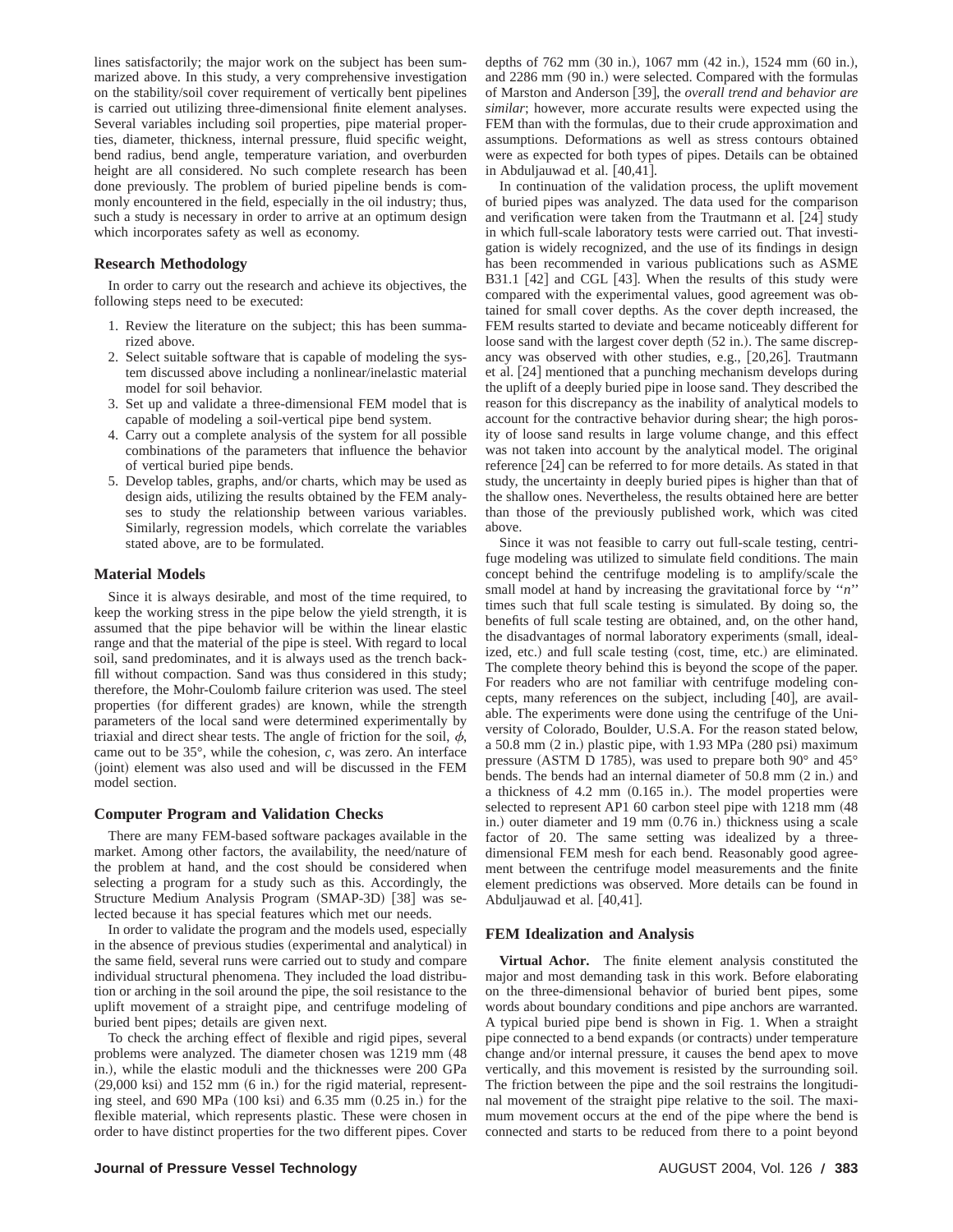

Fig. 1 Typical vertical buried pipe bend: (a) Perspective sectional view, (b) side view showing key parameters

which there is no movement of the pipe relative to the soil. This point is called the *virtual anchor*. The location of the virtual anchor is required to provide appropriate boundary conditions for the three-dimensional mesh of a buried pipe bend. The location of the virtual anchor is thus calculated using the method given in ASME B31.1 Appendix VII [42]. The following equation is used for calculating the virtual anchor location,  $L_{va}$ :

$$
L_{va} = \Omega \left[ \sqrt{1 + \frac{2F_{\text{max}}}{f\Omega}} - 1 \right]
$$
 (1)

where

- $\Omega = A E \beta / k$  is an effective length parameter
- $F_{\text{max}}$  is the maximum axial force in pipe
- *f* is the unit soil friction force along the pipe
- *A* is the cross-sectional area of the pipe
- *E* is the modulus of elasticity of the pipe material
- $\beta$  represents the pipe-soil system characteristics
- *k* is the soil modulus of the subgrade reaction

The value of the influence length  $L_{\text{inf}}$ , which is the length at which the hyperbolic function in Hetenyi's equation [19] approaches unity, is calculated using the equation

$$
L_{\text{inf}} = \frac{3\,\pi}{4\,\beta} \tag{2}
$$

The uplift movement of a vertical pipe bend is resisted by the overburden soil pressure  $\sigma_s$  (as shown in Fig. 1) and the shear strength of the soil  $\tau_s$ , as illustrated in Fig. 2. In addition, the movement of a buried pipe is counteracted by the weight of the pipe and its contents. All of this is taken care of in the FEM idealization.

**Mesh Generation.** Since a soil system comprises a semiinfinite domain extending a large distance in the horizontal direction and downwards, one of the important aspects in making an FEM mesh is to truncate the mesh in the semi-infinite domain of



**Fig. 2 Soil reaction against movement of buried vertical bend**

the soil at a place where the geo-static condition exists. The limits used to truncate the mesh and specify the free field condition are shown in Fig. 3. These limits were conservatively established based on the recommendations in the literature  $(e.g., [26,33])$  and utilizing the observation made during the two- and threedimensional validation and trial runs using the SMAP [38] and CANDE [44] programs.

The task of generating the three-dimensional mesh of the buried pipe bend system for a given problem is accomplished utilizing the finite element modeling and postprocessing, FEMAP  $[45,46]$ program. The basic strategy used in FEMAP is to first generate a two-dimensional mesh along the pipe cross-section. The twodimensional mesh is then extruded along the pipeline longitudinal axis to get the full three-dimensional mesh.

To model the system, continuum elements characterized by the Mohr-Coulomb failure criterion were used for the soil, shell elements were utilized to model the pipe, while joint elements were assumed to represent the pipe-soil interface. Since the thickness of the joint element occupies a region that is physically taken up by the soil, it is, therefore, desirable to keep its thickness as small as possible. However, it was found during the trial and validation runs that the solution did not converge if a very small value for the thickness of the joint element was used. Each of the validation runs was, therefore, solved a number of times by changing the value of the joint element thickness until a stable solution was obtained for the smallest possible value of the joint thickness. Thus, it was concluded that a suitable value for the joint element's thickness was  $D/40$  where  $D$  is the outer diameter of the pipe. Apart from the thickness, the value of the joint element shear parameter, *G*, was also found out to be significant in achieving stable results because of the longitudinal movement of the pipe relative to the soil. Stable and converged results are obtained



Fig. 3 Location of mesh boundaries: (a) limits for pipe under gravity loading; and (b) limits for pipe moving under uplift **forces**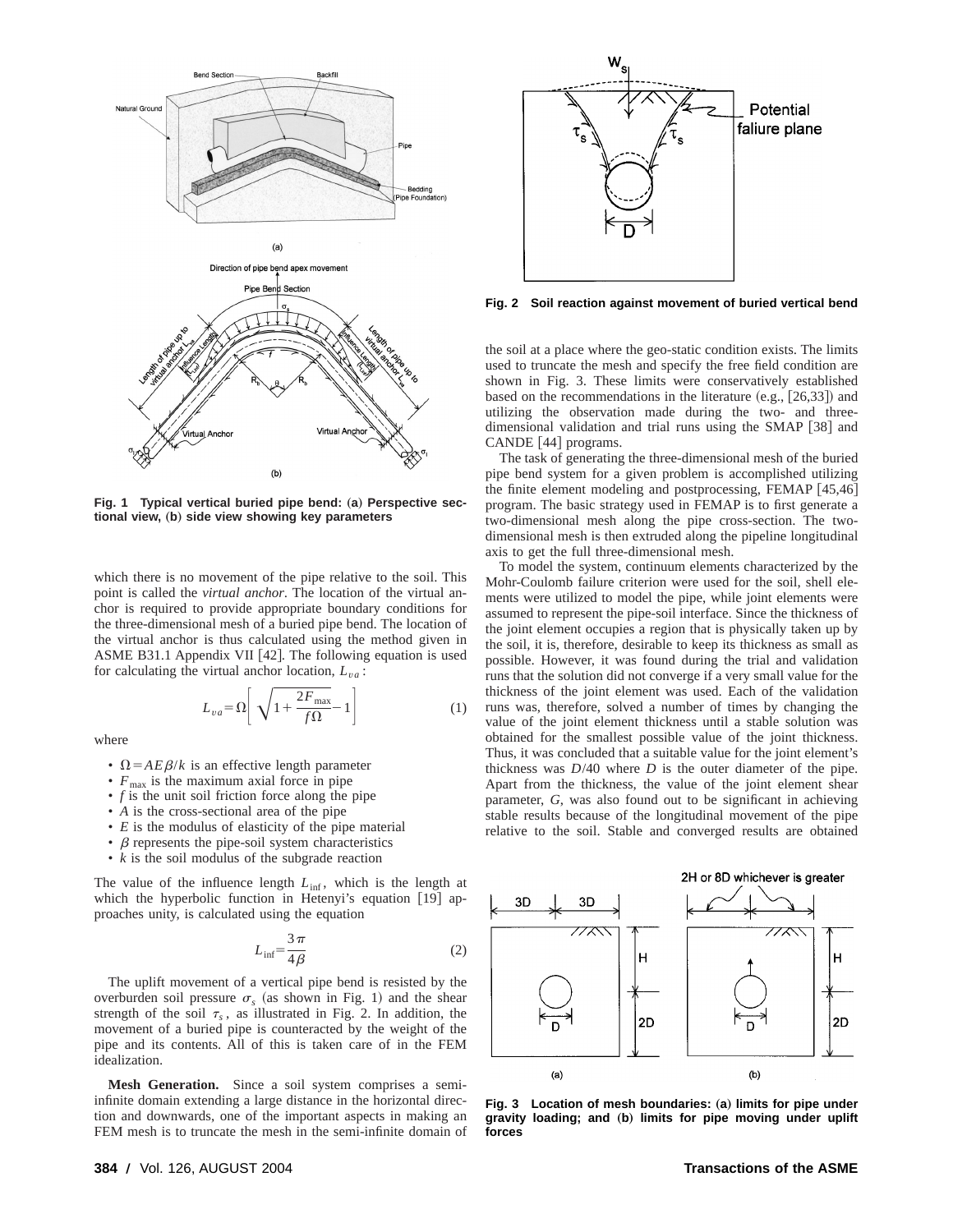

**Fig. 4 Two-dimensional mesh made to extrude a threedimensional vertical bend mesh**

when the value of *G* does not exceed a certain limit. A value of  $172$  kPa  $(25 \text{ psi})$  emerged as the most appropriate for a cover depth of  $305 \text{ mm}$   $(12 \text{ in})$  or more. A smaller value for *G* needs to be used in some cases where a very small cover depth is used.

A typical two-dimensional mesh, which is used to generate the three-dimensional mesh, is shown in Fig. 4 in which 24 shell elements are used to model the circle of the pipe; due to symmetry, only half of the domain is shown. The aspect ratio of the soil continuum elements is kept as close to 1 as possible within a width of 1.5*D* on each side of the pipe center. Beyond that width, the element aspect ratio is increased gradually up to the geo-static condition when it becomes 3, as a maximum. This scheme allows for satisfactory mesh density near the pipe while keeping the problem size relatively manageable. This conclusion was reached after many trial runs were carried out for different meshes, ranging from very fine with square or almost square elements to relatively coarse with rectangular/slender elements.

The extrusion of two-dimensional meshes to three-dimensional meshes is quite lengthy and geometrically complex, due to the nature of the problem and boundary conditions. However, a typical three-dimensional generated mesh is shown in Fig. 5 in which symmetry is taken advantage of so that only one quarter of the domain is considered with appropriate boundary conditions. Details can be found in Siddiqui  $[47]$ .

# **Application of Loads**

The loads considered in this investigation are gravity, which includes the weight of the soil and pipe and its contents, internal pressure, and temperature. When calculating the weight of fluid inside the pipe, the elevation of the vertical bend was taken into account at different nodes. Due to the nonlinearity of the problem, these loads were incremented, and within each increment iterations were performed until convergence of the solution was reached. After many numerical tests, 20 load steps were found to be the optimum for most runs.

#### **Parametric Study**

After the preliminary, but necessary, work presented above, a full and comprehensive parametric study was carried out. An extensive numerical analysis program, utilizing the FEM and considering all variables and factors of concern, was run, and large outputs and results were obtained. Only a brief description and sample results are presented here, and further explanations and presentation can be found in Abduljauwad et al.  $[40,41]$ .

The parameters, along with their ranges, considered in this work are shown in Table 1. The values used for the FEM analysis were carefully selected within these ranges, with more emphasis on critical values and limits and intermediate points so that the results could be used to develop regression models which are



**Fig. 5** Buried pipe vertical bend mesh (three-dimensional): (a) **perspective view;** (b) plan; and (c) side view

general and reliable, as discussed later. The values of these parameters are varied within their limits, and various combinations were considered in order to obtain the effect of each of the parameters individually as well as the interaction among them.

To define the capacity of the buried pipe vertical bend due to temperature changes (in addition to gravity loads and internal pressure), two criteria are possible. The first one, termed by the authors as the ultimate temperature method (UTM) defines the point when the soil above the pipe is on the verge of shear failure. This means that the pipe would have moved ''some distance'' up before failure, which implies that the soil would have ''flowed'' beneath the pipe. This action is regarded as completely undesirable by some oil companies, including Saudi Aramco; thus, it is not presented here even though it is more economical. The second method, named by the authors as the installation condition method (ICM), requires that the upward movement of the bend under the combined applied loads is restricted to the installation condition, which is defined as the state of the trench before the pipe is laid. After the installation of the pipe, the whole system settles down under the weight of the pipe and soil cover. Therefore, according to the ICM, the allowed upward movement of the bend apex is equal to the settlement caused by the weight of the soil cover and pipe *before* applying the loads. Care has to be taken in the FEM analysis regarding the total settlement. The contribution from the mesh *below* the pipe under its own weight (before laying the pipe and filling the trench) should be subtracted from the total settlement of the pipe bend extrados apex in order to get the allowed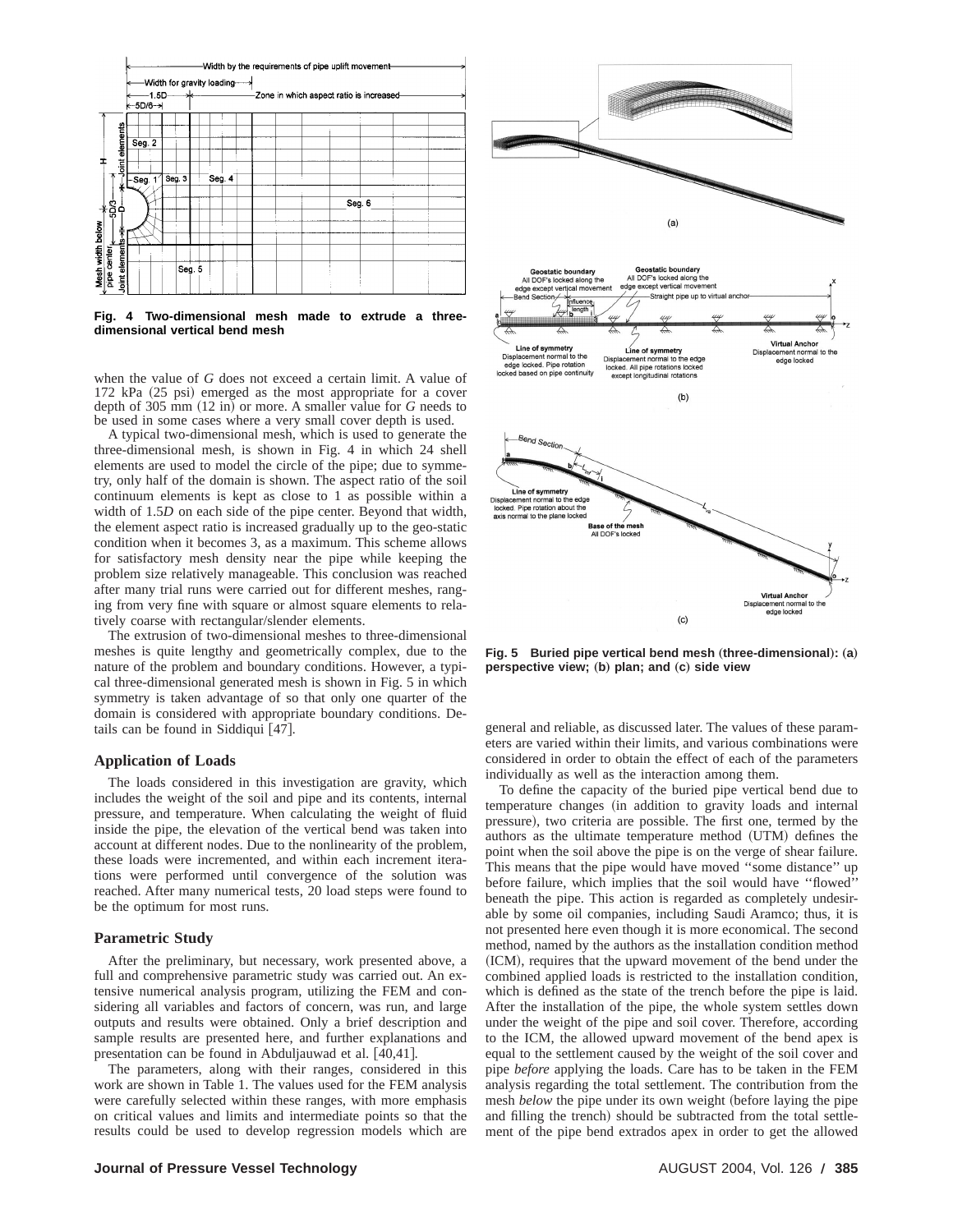| Table 1                                                   | Range of parameters considered in the study |                                      |                                                                                        |  |  |  |
|-----------------------------------------------------------|---------------------------------------------|--------------------------------------|----------------------------------------------------------------------------------------|--|--|--|
| Factor                                                    | Minimum                                     | Maximum                              | Comments                                                                               |  |  |  |
| Pipe outer diameter, D                                    | 305 mm<br>$(12$ in.)                        | 1524 mm<br>(60 in.)                  | This range is common in<br>the oil industry                                            |  |  |  |
| Height of overburden from<br>surface to pipe crown, $H_c$ | As required                                 | As required                          | This is usually the needed<br>variable                                                 |  |  |  |
| Pipe bend radius, $R_h$                                   | $15.2 \;{\rm m}$<br>$(50 \text{ ft})$       | 213.4 m<br>$(700 \text{ ft})$        | This range is common in<br>the oil industry                                            |  |  |  |
| Pipe bend angle, $\theta$                                 | $1^{\circ}$                                 | $20^{\circ}$                         | This range is common in<br>the oil industry                                            |  |  |  |
| Diameter/thickness ratio.<br>D/t                          | 50                                          | 150                                  | This range is common in<br>the oil industry                                            |  |  |  |
| Internal pressure, p                                      | $\theta$                                    | *                                    | * The maximum the pipe<br>can carry before reaching<br>the maximum allowable<br>stress |  |  |  |
| Specific gravity of pipe<br>content, $G_f$                | $\theta$                                    | 1                                    | $0$ (Gas), 0.56 (LPG), 0.86<br>(Crude Oil), 1 (Water)                                  |  |  |  |
| Temperature change, $\Delta T$                            | $\theta$                                    | $66.7^{\circ}$ C<br>$(120^{\circ}F)$ | This range is common in<br>the oil industry                                            |  |  |  |
| Pipe allowable stress                                     | *                                           | *                                    | * Any grade of steel with<br>an appropriate safety<br>factor                           |  |  |  |
| Safety factor                                             | ∗                                           | *                                    | * As specified by the used<br>code/standard etc.                                       |  |  |  |
| Modulus of soil reaction, $E'$                            | *                                           | *                                    | * Appropriate value for the<br>local soil (for buckling)<br>check)                     |  |  |  |
| Winkler spring coefficient,<br>$k_0$                      | $\ast$                                      | *                                    | * Appropriate value for the<br>local soil (for buckling)<br>check)                     |  |  |  |

uplift movement according to this method. Due to space limitation, details of the two methods cannot be fully presented here; e.g., see Siddiqui [47].

The results obtained by the FEM analysis, which are of concern here, are best summarized in a tabular form. Since the list is very long, only a partial list of the results is presented in Table 2. They have been extracted from the huge output of the three-dimensional analyses which took several months to run on the latest Pentium processor. Generally, each single run took several hours to complete. As sample representatives, some of the results are presented graphically in Figs. 6 to 8.

# **Buckling of Buried Pipes**

Since buckling of pipes can occur, it needs to be checked, along with the analysis above; it could be critical, especially in large diameter-small thickness pipes. The buckling of shell-type structures is quite involved, while the buckling of buried and relatively flexible pipes is even more complicated. There are many buckling modes and ''exact'' theories do not exist for some of them. Due to this, certain theories with specific assumptions and limitations, supported with some experimental results, if available, are utilized in the current study. Without elaboration, the following buckling modes are considered:

- 1. Buckling of cylindrical shells under the action of uniform axial compression (axial buckling by warping) (Timoshenko and Gere [48], Antaki [49], Ellinas [50], and Watashi and Iwata  $[51]$ ).
- 2. Buckling of cylindrical shells under the action of uniform external pressure (ring buckling) (Farshad  $[52]$ , Timoshenko and Gere  $[48]$ , Antaki  $[49]$ , AWWA C150  $[53]$ , and Moore and Booker  $[54,55]$ .
- 3. Pure bending buckling (winkling due to longitudinal bending) (Farshad [52], Antaki [49], Murray [56], Chiou and Chi [57], Hobbs [58,59], Taylor and Gan [60,61,62], Reddy [63], and Stephens  $[64]$ .
- 4. Lateral beam/shell buckling (beam-column/shell) (Antaki

[49], Yun and Kyriakides [65,66], Deutsch and Weston [67], Shaw and Bomba [68] Choiu and Chi [69], and Zhou and Murray [70]).

- 5. Buckling of buried initially-bent pipes  $(Croll [71]$ , Allan [72], and Raoof and Maschner  $[73]$ .
- 6. Buckling due to the combined effect of the stress components (API RP 1102 [74], Farshad [52], and German Code DIN 18800 Part 4 in Jullien [75]).

These checks were carried out utilizing the results obtained from the FEM analysis. This was done by a comprehensive computer program written for this project. If any of the buckling modes occurs, then a message is given indicating the mode of buckling, meaning that there is *instability*; i.e., the stability of the system cannot be maintained. This leads to problem redesign (especially pipe thickness), then analysis, and then check.

# **Regression Models**

The design variables used in developing the regression equations to predict the ultimate temperature, as the dependent variable, that the pipe can withstand in the presence of a vertical pipe bend are pipe diameter, pipe thickness (or  $D/t$  ratio), depth of cover, radius and angle of bend, internal pressure, and specific gravity of the transported material. These are the variables which were varied in the finite element runs to generate a database. As an alternative, the cover height can be made the dependent variable.

To check the relationships among the variables used in the development of the regression model, first a correlation matrix is obtained. Second, on a further study of the trend of the data, different groups of such data are created according to the behavior of the buried pipe bend.

A regression analysis was performed utilizing the software package STATISTICA (release  $6.1$ ). The resulting regression models for the different groups of data are shown in Table 3. The results of the finite element analysis were utilized to develop the correlation coefficients of the models. The coefficient of determination,  $R^2$ , and the significance levels of the generated models are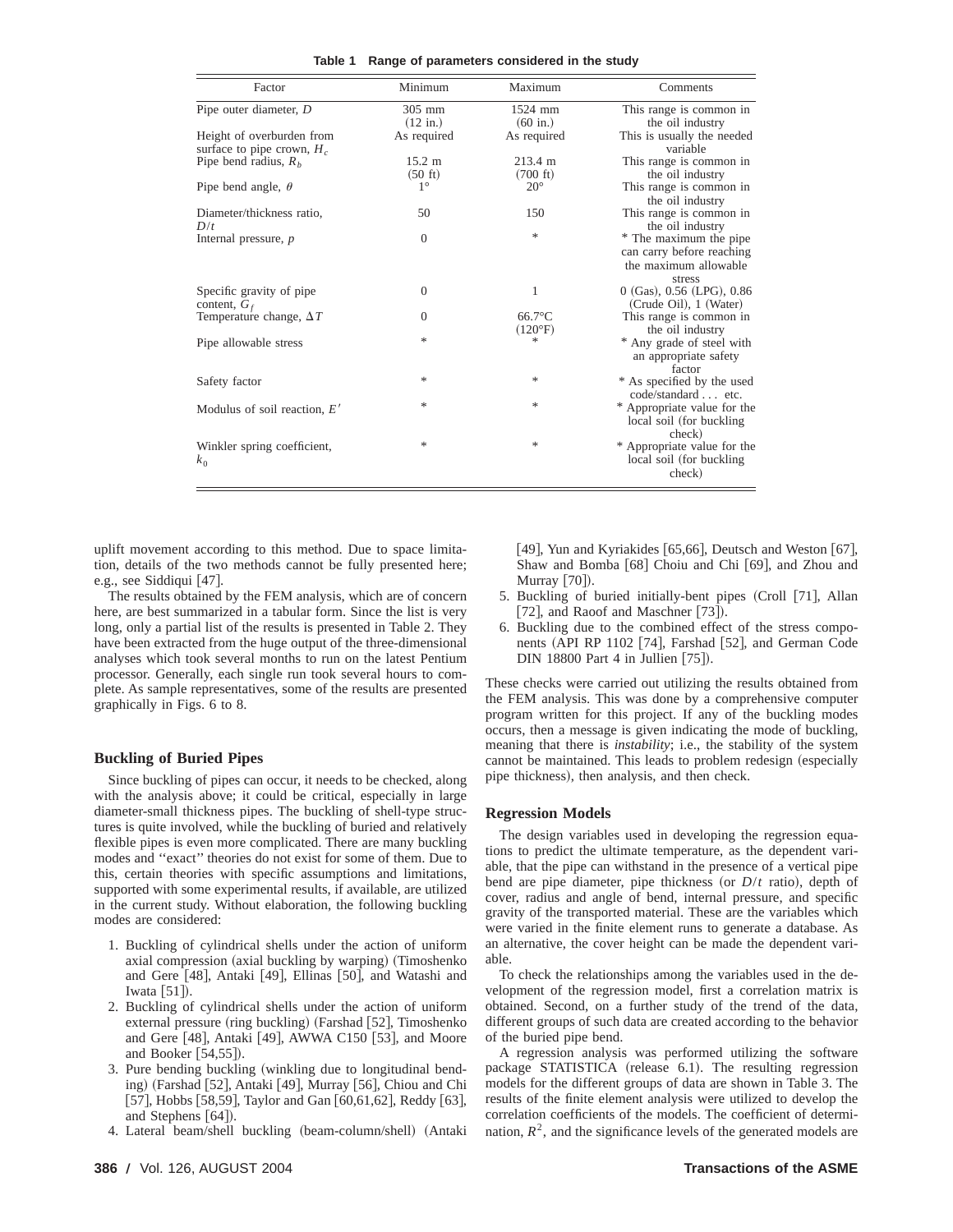| S.<br>No.                    | D<br>$mm$ (in)       | $H_c$<br>$mm$ (in)      | $R_{b}$<br>m(f <sub>t</sub> ) | $\theta$<br>$($ Deg $)$ | D/t        | p<br>$kPa$ (psi)           | $G_f$                            | Maximum<br>temperature<br>change<br>$^{\circ}$ C ( $^{\circ}$ F) |
|------------------------------|----------------------|-------------------------|-------------------------------|-------------------------|------------|----------------------------|----------------------------------|------------------------------------------------------------------|
| $\mathbf{1}$                 | 300(12)              | 1750 (70)               | 15(50)                        | 20                      | 50         | 1034 (150)                 | $\mathbf{0}$                     | 30.14 (54.26)                                                    |
| $\overline{\mathbf{c}}$<br>3 | 600(24)<br>600(24)   | 900(36)<br>1500(60)     | (50)<br>15<br>(50)<br>15      | 20<br>20                | 50<br>50   | 1034 (150)<br>1034 (150)   | $\mathbf{0}$<br>$\mathbf{0}$     | 12.72 (22.89)<br>20.34(36.61)                                    |
| $\overline{4}$               | 1050(42)             | 900(36)                 | 15(50)                        | 20                      | 50         | 1034 (150)                 | $\mathbf{0}$                     | 13.91 (25.04)                                                    |
| 5                            | 1050(42)             | 1500(60)                | 15(50)                        | 20                      | 50         | 1034(150)                  | $\boldsymbol{0}$                 | 20.71 (37.27)                                                    |
| 6<br>7                       | 1500(60)<br>300(12)  | 900(36)<br>300(12)      | 15(50)<br>90 (300)            | 20<br>20                | 50<br>50   | 1034 (150)<br>1034 (150)   | $\mathbf{0}$<br>$\mathbf{0}$     | 15.68 (28.22)<br>22.77 (40.99)                                   |
| 8                            | 300 (12)             | 750 (30)                | 90(300)                       | 20                      | 50         | 1034 (150)                 | $\overline{0}$                   | 61.75(111.15)                                                    |
| 9                            | 600(24)              | 750 (30)                | 90 (300)                      | 20                      | 50         | 1034 (150)                 | $\mathbf{0}$                     | 32.3 (58.14)                                                     |
| 10                           | 600(24)              | 425(17)                 | 210 (700)                     | 20                      | 50         | 1034 (150)                 | $\mathbf{0}$                     | 39.52 (71.13)                                                    |
| 11<br>12                     | 600(24)<br>1500(60)  | 525(21)<br>1500(60)     | 210 (700)<br>15(50)           | 20<br>15                | 50<br>50   | 1034 (150)<br>1034 (150)   | $\overline{0}$<br>$\mathbf{0}$   | 47.78 (86.01)<br>25.48 (45.86)                                   |
| 13                           | 300 (12)             | 300(12)                 | 90(300)                       | 15                      | 50         | 1034 (150)                 | $\mathbf{0}$                     | 22.49 (40.48)                                                    |
| 14                           | 1050(42)             | 750 (30)                | 210 (700)                     | 15<br>15                | 50<br>50   | 1034(150)                  | $\overline{0}$                   | 42.68 (76.82)                                                    |
| 15<br>16                     | 1050(42)<br>1050(42) | 900(36)<br>1050(42)     | 210 (700)<br>90 (300)         | $\,$ 8 $\,$             | 50         | 1034 (150)<br>1034 (150)   | $\mathbf{0}$<br>$\mathbf{0}$     | 50.09 (90.16)<br>31.8 (57.24)                                    |
| 17                           | 1050(42)             | 1500(60)                | 90 (300)                      | 8                       | 50         | 1034 (150)                 | $\overline{0}$                   | 45.24 (81.43)                                                    |
| 18<br>19                     | 1500(60)             | 900(36)<br>1050(42)     | 90 (300)<br>90 (300)          | 8<br>8                  | 50<br>50   | 1034 (150)<br>1034 (150)   | $\mathbf{0}$<br>$\mathbf{0}$     | 26.77 (48.19)<br>30.54 (54.98)                                   |
| 20                           | 1500(60)<br>1500(60) | 1500(60)                | 90 (300)                      | 8                       | 50         | 1034 (150)                 | $\overline{0}$                   | 41.63 (74.93)                                                    |
| 21                           | 300(12)              | 250(10)                 | 210 (700)                     | 8                       | 50         | 1034 (150)                 | $\mathbf{0}$                     | 35.71 (64.27)                                                    |
| 22<br>23                     | 300(12)<br>600(24)   | 375(15)<br>900(36)      | 210 (700)<br>15(50)           | 8<br>20                 | 50<br>100  | 1034 (150)<br>1034(150)    | $\mathbf{0}$<br>$\overline{0}$   | 54.23 (97.61)<br>19.33 (34.8)                                    |
| 24                           | 600(24)              | 1500(60)                | 15(50)                        | 20                      | 100        | 1034(150)                  | $\mathbf{0}$                     | 33.32 (59.97)                                                    |
| 25                           | 1050(42)             | 900(36)                 | 15(50)                        | 20                      | 100        | 1034(150)                  | $\mathbf{0}$                     | 20.1 (36.18)                                                     |
| 26<br>27                     | 1500(60)<br>600(24)  | 1500(60)<br>375 (15)    | 15(50)<br>90 (300)            | 20<br>20                | 100<br>100 | 1034(150)<br>1034 (150)    | $\overline{0}$<br>$\mathbf{0}$   | 32.99 (59.39)<br>30.81 (55.45)                                   |
| 28                           | 600(24)              | 600(24)                 | 90 (300)                      | 20                      | 100        | 1034(150)                  | $\mathbf{0}$                     | 46.54 (83.77)                                                    |
| 29                           | 1500(60)             | 300(12)                 | 210(700)                      | 20                      | 100        | 1034(150)                  | $\overline{0}$                   | 29.07 (52.32)                                                    |
| 30<br>31                     | 1500(60)<br>1050(42) | 450 (18)<br>600(24)     | 210 (700)<br>90(300)          | 20<br>18                | 100<br>100 | 1034 (150)<br>1034(150)    | $\mathbf{0}$<br>$\mathbf{0}$     | 39.08 (70.35)<br>28.11 (50.59)                                   |
| 32                           | 1050(42)             | 900(36)                 | 90 (300)                      | 15                      | 100        | 1034(150)                  | $\overline{0}$                   | 40.24 (72.44)                                                    |
| $33$<br>$34$                 | 1500(60)             | 600(24)                 | 210 (700)                     | 15                      | 100        | 1034 (150)                 | $\mathbf{0}$                     | 44.45 (80.01)                                                    |
| 35                           | 1050(42)<br>600(24)  | 600(24)<br>750 (30)     | 90(300)<br>15(50)             | 11<br>8                 | 100<br>100 | 1034(150)<br>1034(150)     | $\mathbf{0}$<br>$\overline{0}$   | 27.09(48.77)<br>29(52.2)                                         |
| 36                           | 1050(42)             | 600(24)                 | 210 (700)                     | 8                       | 100        | 1034 (150)                 | $\mathbf{0}$                     | 51.57 (92.83)                                                    |
| 37                           | 1500(60)             | 600(24)                 | 210 (700)                     | 8                       | 100        | 1034 (150)                 | $\mathbf{0}$                     | 40.09(72.16)                                                     |
| 38<br>39                     | 1500(60)<br>600(24)  | 900(36)<br>900(36)      | 210 (700)<br>15(50)           | 8<br>20                 | 100<br>150 | 1034(150)<br>1034 (150)    | $\theta$<br>$\boldsymbol{0}$     | 59 (106.2)<br>24.66 (44.39)                                      |
| 40                           | 600(24)              | 1050(42)                | 15(50)                        | 20                      | 150        | 1034(150)                  | $\mathbf{0}$                     | 29.52 (53.14)                                                    |
| 41                           | 1050(42)             | 900(36)                 | 15(50)                        | 20                      | 150        | 1034(150)                  | $\theta$                         | 23.92 (43.06)                                                    |
| 42<br>43                     | 600(24)<br>600(24)   | 375 (15)<br>450(18)     | 90 (300)<br>90 (300)          | 15<br>15                | 150<br>150 | 1034 (150)<br>1034 (150)   | $\boldsymbol{0}$<br>$\mathbf{0}$ | 34.79 (62.63)<br>42.26 (76.06)                                   |
| 44                           | 1050(42)             | 600(24)                 | 90 (300)                      | 15                      | 150        | 1034(150)                  | $\overline{0}$                   | 35.26 (63.47)                                                    |
| 45                           | 1500(60)             | 450 (18)                | 210 (700)                     | 15                      | 150        | 1034 (150)                 | $\boldsymbol{0}$                 | 41.29 (74.33)                                                    |
| 46<br>47                     | 1050(42)<br>600(24)  | 600(24)<br>600(24)      | 90 (300)<br>15(50)            | 11<br>8                 | 150<br>150 | 1034(150)<br>1034(150)     | $\mathbf{0}$<br>$\overline{0}$   | 35.63 (64.13)<br>28.29 (50.93)                                   |
| 48                           | 1050(42)             | 700 (28)                | 15(50)                        | 8                       | 150        | 1034 (150)                 | $\boldsymbol{0}$                 | 35.66 (64.19)                                                    |
| 49                           | 1500(60)             | 700(28)                 | 15(50)                        | 8                       | 150        | 1034(150)                  | $\mathbf{0}$                     | 38.67(69.6)                                                      |
| 50<br>51                     | 1500(60)<br>1500(60) | 375(15)<br>450 (18)     | 210(700)<br>210 (700)         | 8<br>8                  | 150<br>150 | 1034(150)<br>1034 (150)    | $\Omega$<br>$\overline{0}$       | 31.24 (56.23)<br>36.06 (64.91)                                   |
| 52                           | 1500(60)             | 900(36)                 | 210 (700)                     | 20                      | 50         | 4309 (625)                 | $\mathbf{0}$                     | 34.53 (62.15)                                                    |
| 53                           | 600(24)              | 1050(42)                | 90 (300)                      | 15                      | 50         | 4309 (625)                 | $\overline{0}$                   | 36.07 (64.92)                                                    |
| 54<br>55                     | 1500(60)<br>1500(60) | 900(36)<br>600(24)      | 15(50)<br>15(50)              | 8<br>8                  | 50<br>100  | 4309 (625)<br>4309 (625)   | $\mathbf{0}$<br>$\mathbf{0}$     | 19.8 (35.64)<br>13.89(25)                                        |
| 56                           | 1500(60)             | 600(24)                 | 210 (700)                     | 20                      | 150        | 4309 (625)                 | $\Omega$                         | 59.82 (107.67)                                                   |
| 57<br>58                     | 300(12)<br>300(12)   | 1750 (70)<br>3500 (140) | 15(50)<br>15(50)              | 20<br>20                | 50<br>50   | 5516 (800)<br>5516 (800)   | $\mathbf{0}$<br>0                | 21.74 (39.14)<br>51.97 (93.55)                                   |
| 59                           | 300(12)              | 750 (30)                | 90 (300)                      | 15                      | 50         | 5516 (800)                 | $\theta$                         | 48.98 (88.17)                                                    |
| 60                           | 1500(60)             | 900(36)                 | 210 (700)                     | 20                      | 50         | 7584 (1100)                | $\theta$                         | 29.26 (52.67)                                                    |
| 61<br>62                     | 1050(42)<br>1500(60) | 600(24)<br>750 (30)     | 90 (300)<br>210(700)          | 20<br>20                | 150<br>150 | 7584 (1100)<br>7584 (1100) | $\boldsymbol{0}$<br>$\theta$     | 20.87 (37.56)<br>51.55 (92.79)                                   |
| 63                           | 525(21)              | 450(18)                 | 198 (660)                     | 10                      | 85         | 689 (100)                  | $\boldsymbol{0}$                 | 62.16 (111.89)                                                   |
| 64                           | 1050(42)             | 500(20)                 | 202.5(675)                    | 19                      | 115        | 1379 (200)                 | 0                                | 50.87 (91.56)                                                    |
| 65<br>66                     | 1375 (55)<br>675(27) | 2000 (80)<br>500(20)    | 30(100)<br>113.4 (378)        | 18<br>19                | 75<br>90   | 5516 (800)<br>1586 (230)   | $\theta$<br>$\theta$             | 27.04 (48.67)<br>39.97 (71.95)                                   |
| 67                           | 450 (18)             | 1750 (70)               | 30 (100)                      | 18                      | 75         | 1551 (225)                 | $\boldsymbol{0}$                 | 51 (91.8)                                                        |
| 68                           | 650 (26)             | 2000 (80)               | 30 (100)                      | 18                      | 75         | 1551 (225)                 | $\theta$                         | 46.35 (83.43)                                                    |
| 69<br>70                     | 900 (36)<br>1250(50) | 1750 (70)<br>2000 (80)  | 30(100)<br>30(100)            | 18<br>18                | 75<br>75   | 1551 (225)<br>3447 (500)   | $\theta$<br>$\boldsymbol{0}$     | 35.64 (64.15)<br>33.41 (60.13)                                   |
| 71                           | 650(26)              | 2000 (80)               | 30(100)                       | 18                      | 75         | 2413 (350)                 | $\theta$                         | 43.92 (79.06)                                                    |
| 72                           | 450(18)              | 250(10)                 | 190.5(635)                    | 16                      | 135        | 2068 (300)                 | $\theta$                         | 36.12 (65.02)                                                    |
| 73<br>74                     | 1200(48)<br>1500(60) | 1750 (70)<br>900(36)    | 30(100)<br>210 (700)          | 18<br>20                | 75<br>50   | 3103 (450)<br>1034 (150)   | 1<br>1                           | 31.14 (56.06)<br>46.25 (83.25)                                   |
| 75                           | 1500(60)             | 900(36)                 | 15(50)                        | 8                       | 50         | 1034(150)                  | 1                                | 31.12(56.01)                                                     |
| 76                           | 1500(60)             | 450(18)                 | 210 (700)                     | 20                      | 100        | 1034(150)                  | 1                                | 50.03 (90.05)                                                    |
| 77<br>78                     | 1500(60)<br>1500(60) | 450(18)<br>900(36)      | 15(50)<br>90(300)             | 8<br>8                  | 100<br>100 | 1034 (150)<br>1034(150)    | 1                                | 30.52 (54.94)<br>48.36 (87.05)                                   |
| 79                           | 600(24)              | 300(12)                 | 210 (700)                     | 20                      | 150        | 4309 (625)                 | 1                                | 24.7 (44.46)                                                     |
| 80                           | 1050(42)             | 60(24)                  | 90(300)                       | 18                      | 150        | 4309 (625)                 | 1                                | 39.95 (71.91)                                                    |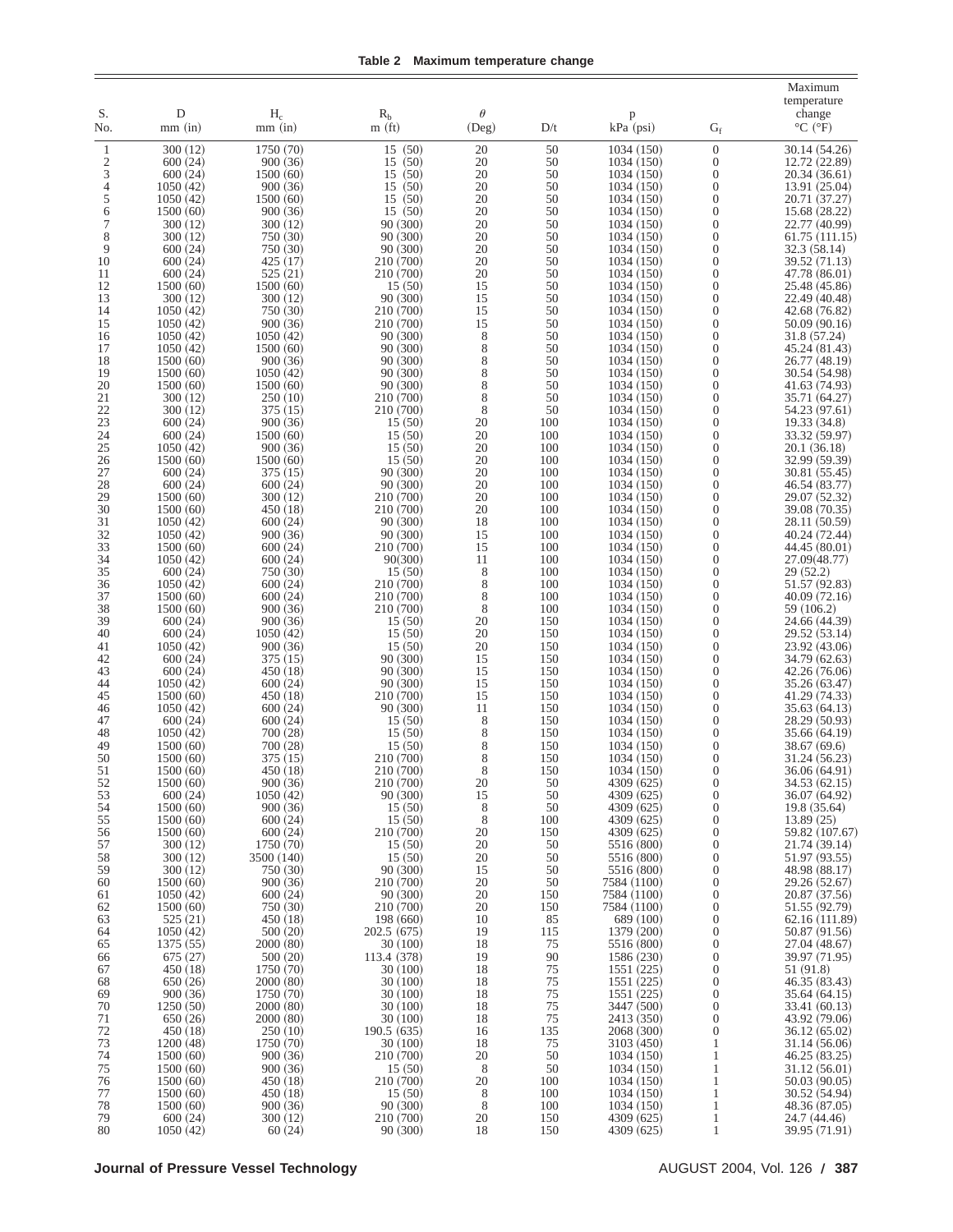| S.<br>No. | $mm$ (in) | mm(1n)   | R,<br>m(f <sub>t</sub> ) | $($ Deg $)$ | D/t | $kPa$ (psi) | $\mathrm{G}_\mathrm{f}$ | Maximum<br>temperature<br>change<br>$\rm{^{\circ}C}$ ( $\rm{^{\circ}F}$ ) |
|-----------|-----------|----------|--------------------------|-------------|-----|-------------|-------------------------|---------------------------------------------------------------------------|
| 81        | 1050(42)  | 375(15)  | 210 (700)                | 15          | 150 | 4309 (625)  |                         | 45.97 (82.75)                                                             |
| 82        | 1050(42)  | 450 (18) | 210 (700)                |             | 100 | 7584 (1100) |                         | 32.01 (57.62)                                                             |
| 83        | 1500 (60) | 900(36)  | 90 (300)                 |             | 100 | 7584 (1100) |                         | 24.41 (43.93)                                                             |
| 84        | 600(24)   | 450 (18) | 90 (300)                 |             | 150 | 7584 (1100) |                         | 36.82(66.28)                                                              |

also presented in that table. The  $R^2$  values for all developed models are higher than 0.88. Moreover, the confidence levels for all models are higher than 99.99%. Two forms of equations are presented. One is used to calculate the maximum allowable temperature change,  $\Delta T$ , as a function of the other variables. The second form is to determine the required (minimum) cover height,  $H_c$ , needed for specific values of the other variables. The first form is suitable for checking existing problems/applications, while the second one is appropriate for the actual design (at the beginning). For values falling between two groups, interpolation is utilized; this is done automatically in the computer program written for this purpose. In addition, or as an alternative, figures and charts can be plotted utilizing the data generated. However, this is a lengthy process and is not presented here.

The results of entire research program discussed above were programmed into a computer code. The result is a user-friendly software package called ''Analysis and Design of Buried Pipelines" (ADBP) which is capable of making all necessary checks, analysis, and design  $(Abduljauwad et al. [76,77])$ . It is worth mentioning that the original database used and the analyses carried out were in FPS/U.S. customary units as shown in the table;



**Fig. 6 Effect of cover height**



 $(126)70$  $H = 900$  mm (36 in),  $\theta = 8^{\circ}$  $(117)85$  $-H = 1050$  mm (42 in),  $\theta = 8^{\circ}$  $-H = 1500$  mm (60 in),  $\theta = 8^{\circ}$  $(108)6$  $H = 900$  mm (36 in),  $\theta = 15^{\circ}$  $-H = 1050$  mm (42 in),  $\theta =$  $5^{(99)55}$ e - H = 1500 mm (60 in),  $\theta$  = 15 - H = 900 mm (36 in), θ = 20° € (90) 50 1050 mm (42 in),  $\theta = 20^\circ$ ā  $(81)4$ - H = 1500 mm (60 in), θ = 20'  $(72)40$  $(63)35$  $(54)30$  $(45)25$  $(36)$ 1500<br>(60) 1600<br>(64) 1200<br>(48) 1300<br>(52) 1400<br>(56)  $\frac{900}{(36)}$ 1100<br>(44) 500<br>(20)  $600$ <br> $(24)$ 700<br>(28) 800<br>(32) 1000<br>(40)  $D$  [ mm (ln) ]

**Fig. 7 Effect of pipe diameter Fig. 8 Effect of bend radius**

thus, the coefficients and the variables in the models must be in such units. The conversion factors from these units to the SI units are written at the bottom of the table; however, such conversion factors are programmed in the computer so that the user can select the SI units, and the program automatically converts the SI units into the appropriate units at the beginning of the analysis and at the end to show the results in the standard SI units. The SI units' user does not ''feel'' it. The authors thought that this is the easiest/ best way of doing it for two main reasons. First, it is not worth changing all the units in the database, regression analysis, etc. since the program accepts either of the two systems of units and make the appropriate conversion without the user's interference. Second, some societies/associations/individuals still use the U.S. Customary units, or at least they allow their usage.

#### **Summary and Conclusions**

The stability and cover height requirements for buried pipelines with vertical bends were investigated. Based on preliminary trial tests and laboratory experiments, comprehensive finite element analyses were carried out, and the required data were obtained. These results were utilized to develop regression equations considering different variables including pipe and soil properties, diameter, thickness, overburden height, bend radius, bend angle, internal pressure, fluid specific weight, and temperature variation. The developed models gave good estimates for the required cover height needed to prevent the pipe from bowing. Moreover, the suggested models are easy to understand and apply by practicing engineers.

#### **Acknowledgment**

The support of the Saudi Arabian Oil Company (Saudi Aramco) is very much appreciated. The utilization of facilities of King Fahd University of Petroleum and Minerals in general and the Civil Engineering Department and the Research Institute in particular is also acknowledged. The assistance of the University Editing Board is also appreciated.

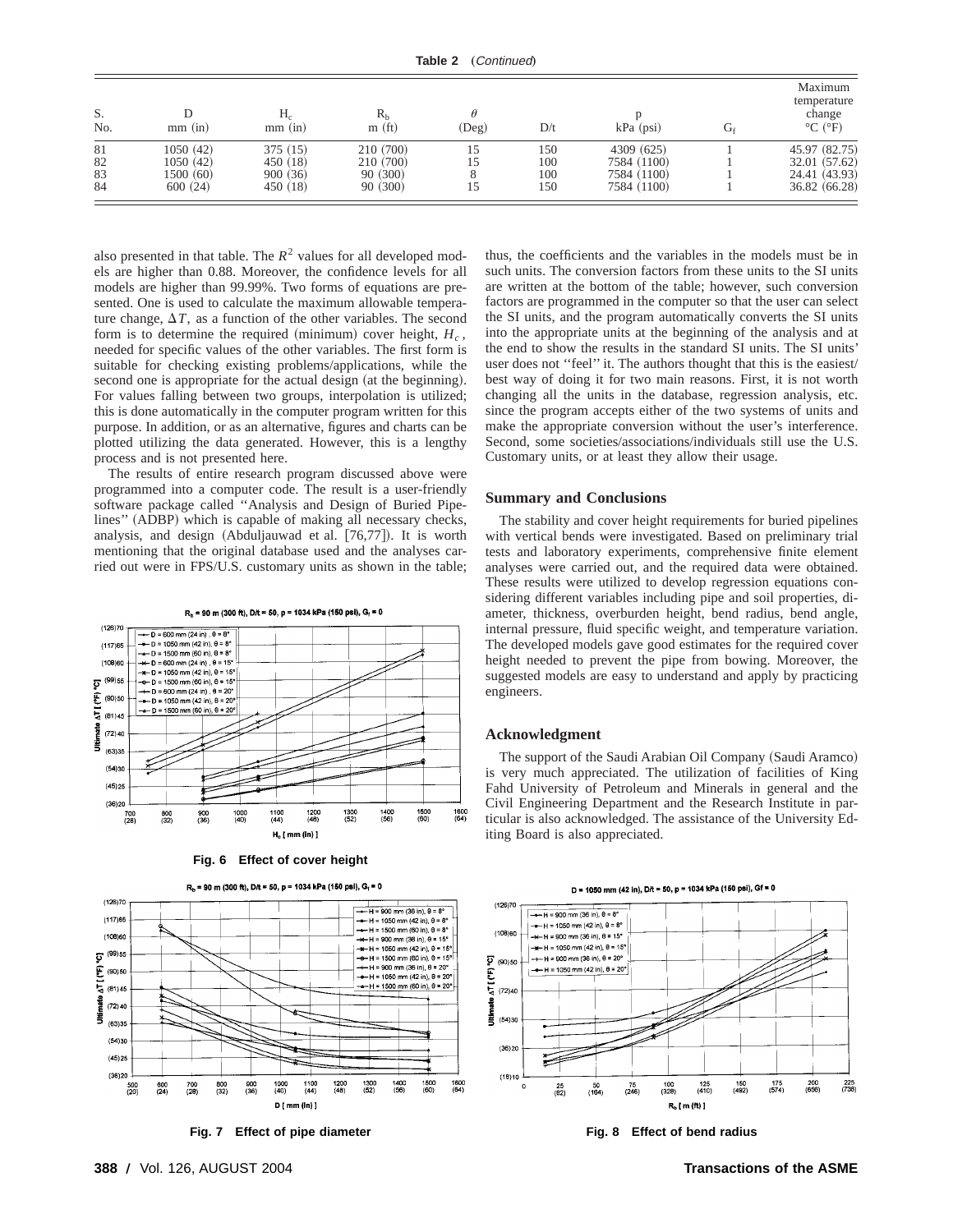| Bend<br>Radius<br>(f <sub>t</sub> ) | Pipe<br>Diameter<br>(in.) | Generated Model                                                                                                                                                                                                                                     | $R^2$  | Signifi-<br>cance<br>level |
|-------------------------------------|---------------------------|-----------------------------------------------------------------------------------------------------------------------------------------------------------------------------------------------------------------------------------------------------|--------|----------------------------|
| 50                                  | All                       | $\Delta T$ = 71.5294 + 0.2184 D/t + 0.9088 H <sub>c</sub> –<br>28.6915*ln( $\theta$ )-0.0496 p + 19.2352 $G_f$<br>$H_c = -1/0.9088*(-\Delta T + 71.5294 + 0.2184$<br>$D/t - 28.6915 * ln(\theta) - 0.0496 * p$<br>+ 19.2352* $G_f$ )                | 0.8877 | 0.000                      |
| 300                                 | 24                        | $\Delta T$ = 32.3662 – 188.241 0t + 2.6496 $H_c$ +<br>11.7831 $ln(\theta)$ – 0.0306 p + 12.6470 $G_f$<br>$H_c = 1/2.6496*(\Delta T - 32.3662 + 188.241*t$<br>$-11.7831*ln(\theta)+0.0306* p-12.647$                                                 | 0.8837 | 0.000                      |
| 300                                 | 42                        | $*G_f$<br>$\Delta T = 1/(0.0191 + 0.0223 t - 0.0004 H_c -$<br>$0.0148(1/\theta) + 1.02 *E - 5 * p - 0.0076$<br>$G_f$<br>$H_c = 1/0.0004*(-1/\Delta T + 0.0191 + 0.0223*t$<br>$-0.0148*(1/\theta) + 0.0000102*p - 0.0076$                            | 0.9067 | 0.000                      |
| 300                                 | 60                        | $*G_f$<br>$\Delta T = \exp(3.6872 - 0.5906 \ln(t) + 0.0216H_c -$<br>$0.2022 \ln(\theta) - 9.49 * E - 4 * p + 0.4650$<br>$G_f$<br>$H_c = -1/0.0216*(-ln(\Delta T) + 3.6872 - 0.5906$<br>$*\ln(t) - 0.2022*\ln(\theta) - 0.000949$                    | 0.9323 | 0.000                      |
| 700                                 | 24                        | $*_{p} + 0.465* G_{f}$<br>$\Delta T = \exp(3.0677 - 0.5615 \ln(t) + 0.0676 H_{c} +$<br>$0.1169 \ln(\theta) - 4.85 \cdot E - 3 \cdot p + 0.8480$<br>$G_f$<br>$H_c = -1/0.0676*(-\ln(\Delta T)+3.0677-$<br>$0.5615*\ln(t)+0.1169*\ln(\theta)$         | 0.9453 | 0.000                      |
| 700                                 | 42                        | $0.00485*p+0.848*Gf$<br>$\Delta T = -20.9612 - 29.7225 \ln(t) + 2.2437 H_c +$<br>11.3463 $ln(\theta)$ – 0.0280 $p$ + 12.4599 $G_f$<br>$H_c = -1/2.2437*(-\Delta T - 20.9612 - 29.7225*)$<br>$\ln(t) + 11.3463 * \ln(\theta) - 0.028 * p$            | 0.9064 | 0.000                      |
| 700                                 | 60                        | $+12.4599 * Gf$<br>$\Delta T$ = 41.1284 – 66.1520 t + 2.0727 H <sub>c</sub> +<br>10.8649 $ln(\theta)$ – 0.0123 $p + 33.8879$ $G_f$<br>$H_c = -1/2.0727*(-\Delta T + 41.1284 - 66.152*t$<br>+ 10.8649*ln( $\theta$ ) - 0.0123 *p<br>$+33.8879 * G_f$ | 0.8894 | 0.000                      |

**Table 3 Generated models for the ultimate change in temperature and depth of cover for pipes with vertical bends**

 $\Delta T$ =ultimate change in temperature,  $\mathrm{P}F$ 

 $\theta$ =angle of bend,

 $t$ =pipe wall thickness, in

 $p$ =internal pressure, psi

 $H_c$ =depth of cover, in

 $G_f$ =carried material specific gravity

To convert from °F to °C:  $\Delta T$ (°C) =  $[\Delta T$ (°F)  $]$  5/9

To convert from in. to mm:  $H_c$  (mm) =  $[H_c$  (in.) ]25.4

#### **References**

- [1] ASME B31.4, 1992, *Liquid Transportation Systems for Hydrocarbons, Liquid Petroleum Gas, Anhydrous Ammonia, and Alcohols*, ASME, New York.
- [2] Karman, Th. von, 1911, "Über die Formänderung dünnwandiger Rohre, insbesondere federnder Ausgleichrohre,'' *Zeitschrift des Vereines deutscher Ing-*
- enieure, **55**(45), pp. 1889–1895.<br>
[3] Vigness, I., 1943, "Elastic Properties of Curved Tubes," Trans. ASME, pp. 105–120.
- [4] Pardue, T. E., and Vigness, I., 1951, "Properties of Thin Walled Curved Tubes of Short Bend Radius,'' Trans. ASME, **73**, pp. 77–84.
- [5] Kafka, P. G., and Dunn, M. B., 1956, "Stiffness of Curved Circular Tubes With Internal Pressure," Trans. ASME, **78**, pp. 247–254.<br>[6] Rodabaugh, E. C., and George, H. H., 1957, "Effect of Internal Pressure on
- Flexibility and Stress Intensification Factors of Curved Pipe or Welding Elbow,'' Trans. ASME, **79**, pp. 939–948.
- [7] Findlay, G. E., and Spence, J., 1979, "Stress Analysis of Smooth Curved Tubes With Flanged End Constraints,'' Int. J. Pressure Vessels Piping, **7**, pp. 83–103.
- [8] Thomson, G., and Spence, J., 1983, "Maximum Stresses and Flexibility Factors of Smooth Pipe Bends With Tangent Pipe Terminations Under In-Plane Bending,'' ASME J. Pressure Vessel Technol., **105**, pp. 329–336.
- [9] Whatham, J. F., 1986, "Pipe Bend Analysis by Thin Shell Theory," ASME J. Appl. Mech., **53**, pp. 173–180.
- [10] Gresnight, A. M., and van Foeken, R. J., 1995, "Strength and Deformation Capacity of Bends in Pipelines," Int. J. Offshore Polar Eng.,  $\mathbf{5}(4)$ , pp. 294– 307.
- [11] Natarajan, R., and Blomfield, J. A., 1975, "Stress Analysis of Curved Pipes With End Constraints,'' Comput. Struct., **5**, pp. 187–196.
- [12] Ohtsubo, M., and Watanabe, O., 1977, "Flexibility and Stress Factors of Pipe Bends—An Analysis by the Finite Ring Method,'' ASME J. Pressure Vessel Technol., **99**, pp. 281–290.
- [13] Weiß, E., Lietzmann, A., and Rudolph, J., 1996, "Linear and Nonlinear Finite-Element Analyses of Pipe Bends," Int. J. Pressure Vessels Piping,  $67(2)$ , pp. 211–217.
- [14] Hibbett, H. D., 1974, "Special Structural Elements for Piping Analysis," in *ASME Special Publication, Pressure Vessels and Piping: Analysis and Computers*, S. Tuba, R. A. Selby, and W. B. Wright, eds., ASME, New York, pp. 1–10.
- [15] Bathe, K. J., and Almeida, C. A., 1982, "A Simple and Effective Pipe Elbow Element-Linear Analysis,'' ASME J. Appl. Mech., **47**, pp. 93–100.
- [16] Mackenzie, D., and Boyle, J. T., 1992, "A Simple Pipe Bend Element for Piping Flexibility Analysis," Int. J. Pressure Vessels Piping,  $51(1)$ , pp. 85–106.
- [17] De Melo, F. J. M. Q., and De Castro, P. M. S. T., 1992, "A Reduced Integration Mindlin Beam Element for Linear Elastic Stress Analysis of Curved Pipes Under Generalized In-Plane Loading," Comput. Struct., 43(4), pp. 787-794.

# **Journal of Pressure Vessel Technology AUGUST 2004, Vol. 126 / 389**